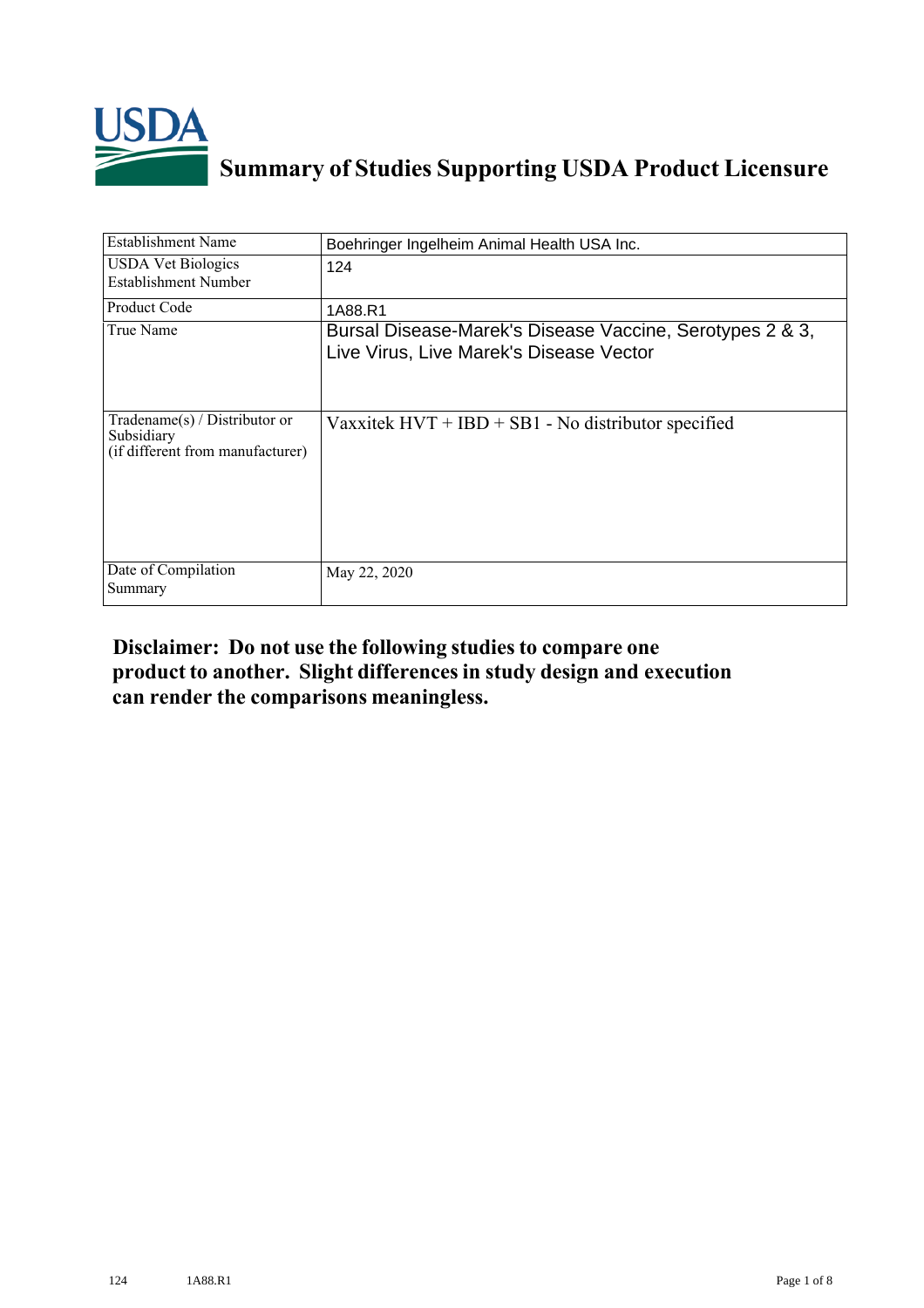| <b>Study Type</b>              | Efficacy                                                                                                                                                                                                                                                                                                                    |
|--------------------------------|-----------------------------------------------------------------------------------------------------------------------------------------------------------------------------------------------------------------------------------------------------------------------------------------------------------------------------|
| <b>Pertaining to</b>           | Infectious bursal disease, variant E                                                                                                                                                                                                                                                                                        |
| <b>Study Purpose</b>           | Demonstrate efficacy against bursal disease, variant E                                                                                                                                                                                                                                                                      |
| <b>Product Administration</b>  | In ovo                                                                                                                                                                                                                                                                                                                      |
| <b>Study Animals</b>           | Chickens                                                                                                                                                                                                                                                                                                                    |
| <b>Challenge Description</b>   |                                                                                                                                                                                                                                                                                                                             |
| <b>Interval observed after</b> |                                                                                                                                                                                                                                                                                                                             |
| challenge                      |                                                                                                                                                                                                                                                                                                                             |
| <b>Results</b>                 | Study data were evaluated by USDA-APHIS prior to product<br>licensure and met regulatory standards for acceptance at the time of<br>submission. No data are published because this study was submitted<br>to USDA-APHIS prior to January 1, 2007, and APHIS only requires<br>publication of data submitted after that date. |
| <b>USDA Approval Date</b>      | August 31, 2001                                                                                                                                                                                                                                                                                                             |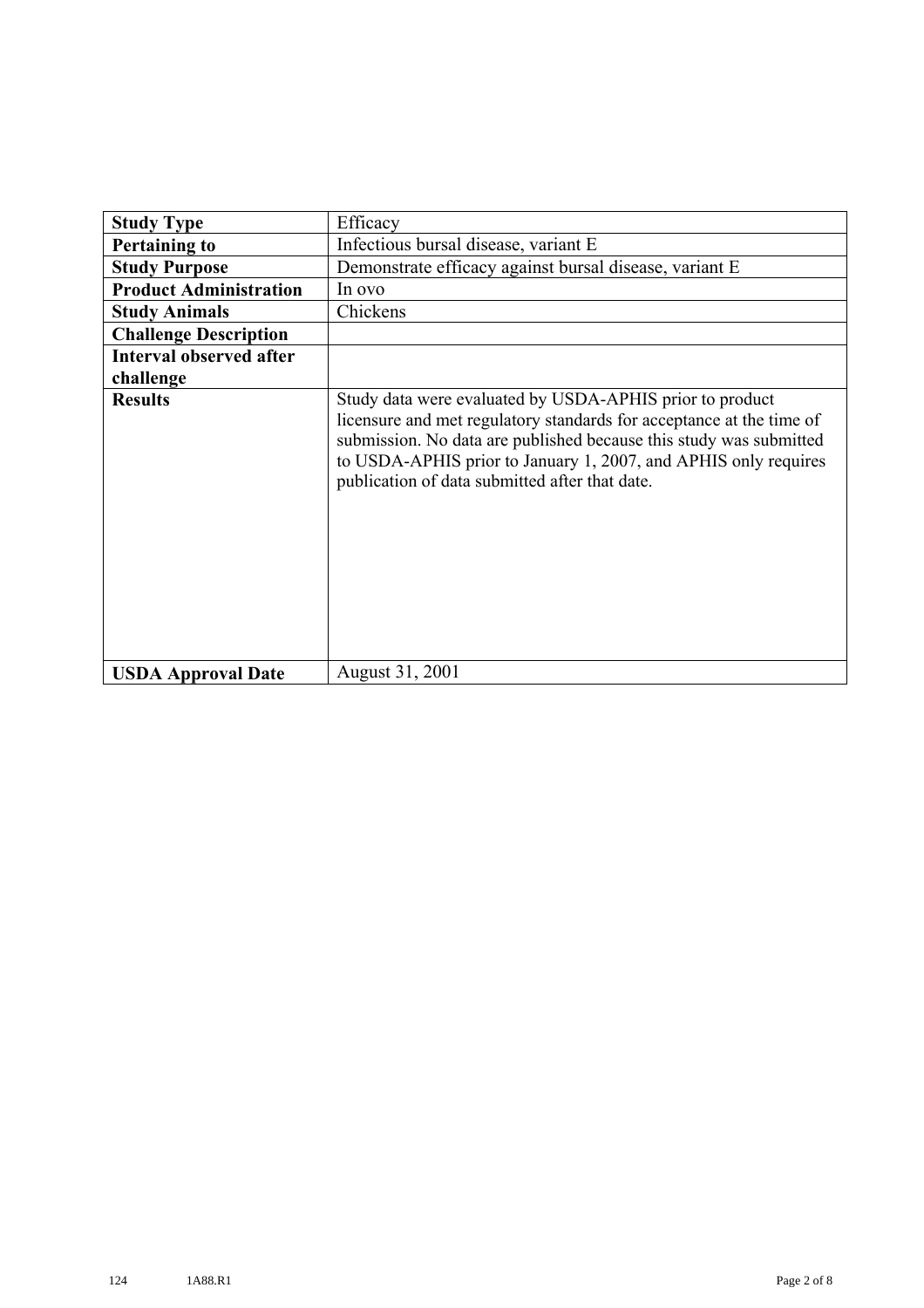| <b>Study Type</b>              | Efficacy                                                                                                                                                                                                                                                                                                                    |
|--------------------------------|-----------------------------------------------------------------------------------------------------------------------------------------------------------------------------------------------------------------------------------------------------------------------------------------------------------------------------|
| <b>Pertaining to</b>           | Infectious bursal disease, variant E                                                                                                                                                                                                                                                                                        |
| <b>Study Purpose</b>           | Demonstrate efficacy against bursal disease, variant E                                                                                                                                                                                                                                                                      |
| <b>Product Administration</b>  | Subcutaneously                                                                                                                                                                                                                                                                                                              |
| <b>Study Animals</b>           | Chickens                                                                                                                                                                                                                                                                                                                    |
| <b>Challenge Description</b>   |                                                                                                                                                                                                                                                                                                                             |
| <b>Interval observed after</b> |                                                                                                                                                                                                                                                                                                                             |
| challenge                      |                                                                                                                                                                                                                                                                                                                             |
| <b>Results</b>                 | Study data were evaluated by USDA-APHIS prior to product<br>licensure and met regulatory standards for acceptance at the time of<br>submission. No data are published because this study was submitted<br>to USDA-APHIS prior to January 1, 2007, and APHIS only requires<br>publication of data submitted after that date. |
| <b>USDA Approval Date</b>      | November 3, 2004                                                                                                                                                                                                                                                                                                            |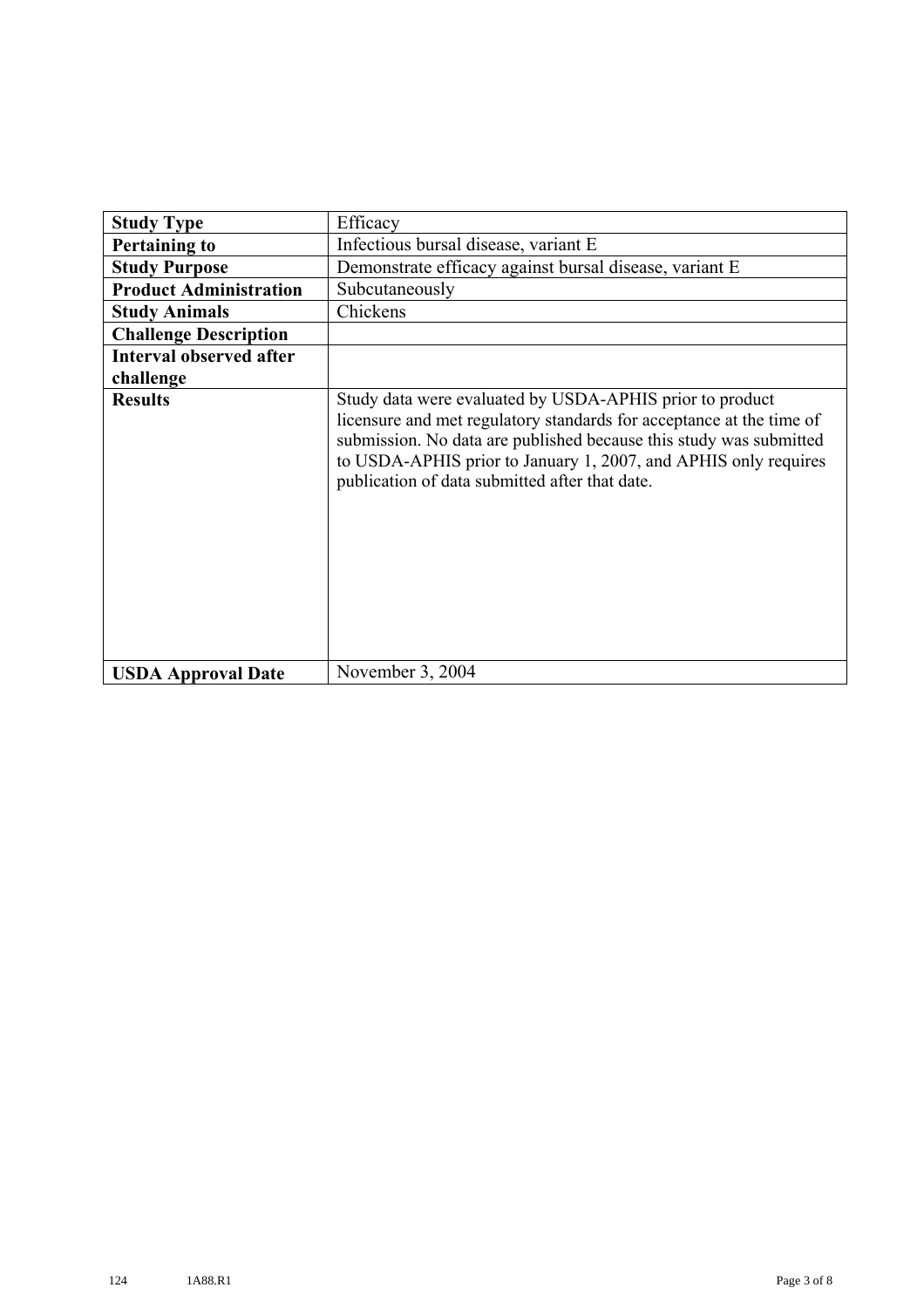| <b>Study Type</b>              | Efficacy                                                                                                                                                                                                                                                                                                                    |
|--------------------------------|-----------------------------------------------------------------------------------------------------------------------------------------------------------------------------------------------------------------------------------------------------------------------------------------------------------------------------|
| <b>Pertaining to</b>           | Infectious bursal disease, standard                                                                                                                                                                                                                                                                                         |
| <b>Study Purpose</b>           | Demonstrate efficacy against bursal disease, standard                                                                                                                                                                                                                                                                       |
| <b>Product Administration</b>  | In ovo                                                                                                                                                                                                                                                                                                                      |
| <b>Study Animals</b>           | Chickens                                                                                                                                                                                                                                                                                                                    |
| <b>Challenge Description</b>   |                                                                                                                                                                                                                                                                                                                             |
| <b>Interval observed after</b> |                                                                                                                                                                                                                                                                                                                             |
| challenge                      |                                                                                                                                                                                                                                                                                                                             |
| <b>Results</b>                 | Study data were evaluated by USDA-APHIS prior to product<br>licensure and met regulatory standards for acceptance at the time of<br>submission. No data are published because this study was submitted<br>to USDA-APHIS prior to January 1, 2007, and APHIS only requires<br>publication of data submitted after that date. |
| <b>USDA Approval Date</b>      | August 31, 2001                                                                                                                                                                                                                                                                                                             |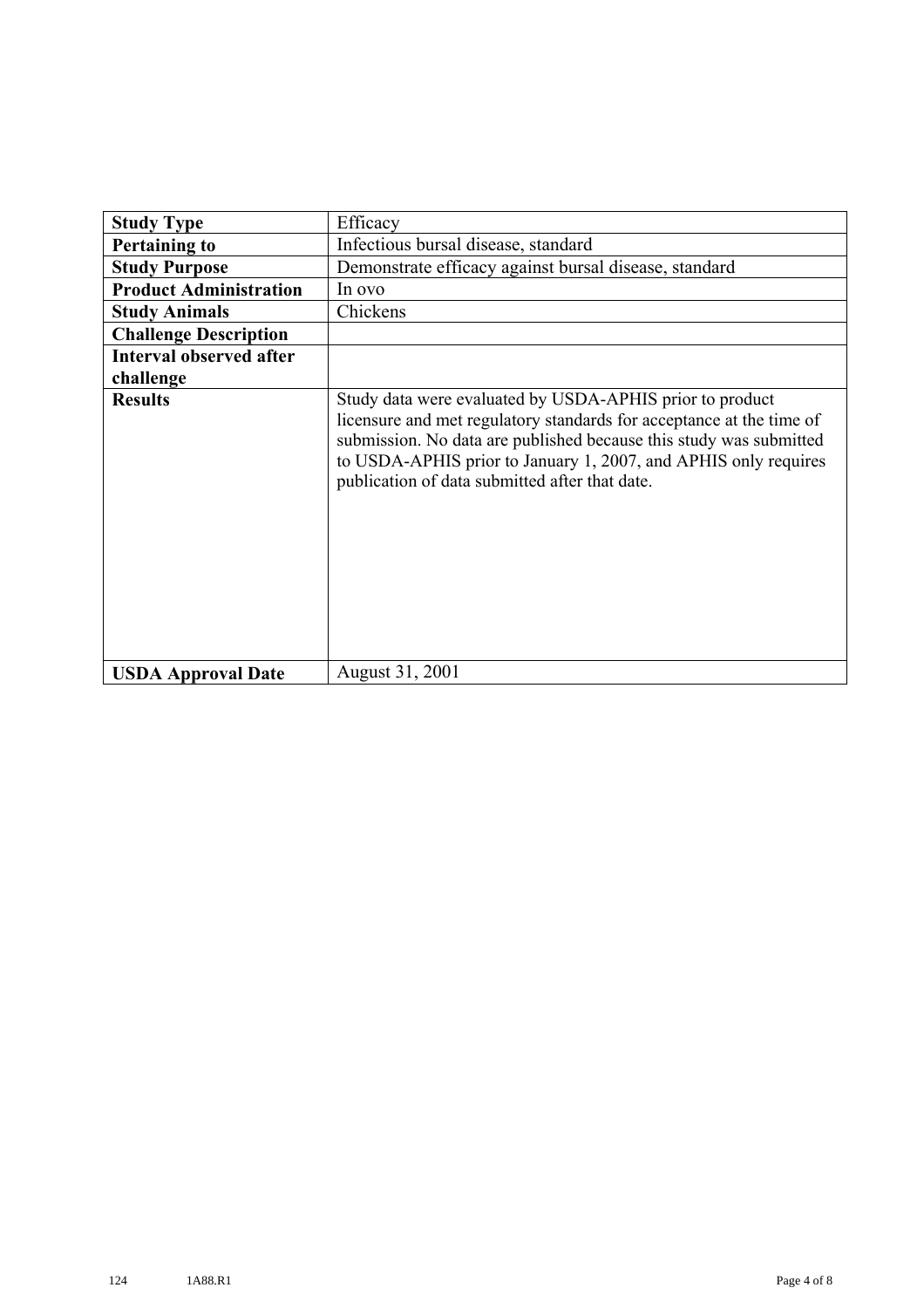| <b>Study Type</b>              | Efficacy                                                                                                                                                                                                                                                                                                                    |
|--------------------------------|-----------------------------------------------------------------------------------------------------------------------------------------------------------------------------------------------------------------------------------------------------------------------------------------------------------------------------|
| <b>Pertaining to</b>           | Very virulent Marek's Disease                                                                                                                                                                                                                                                                                               |
| <b>Study Purpose</b>           | Demonstrate efficacy against very virulent Marek's disease                                                                                                                                                                                                                                                                  |
| <b>Product Administration</b>  | In ovo                                                                                                                                                                                                                                                                                                                      |
| <b>Study Animals</b>           | Embryonated chicken eggs                                                                                                                                                                                                                                                                                                    |
| <b>Challenge Description</b>   | RB1B                                                                                                                                                                                                                                                                                                                        |
| <b>Interval observed after</b> |                                                                                                                                                                                                                                                                                                                             |
| challenge                      |                                                                                                                                                                                                                                                                                                                             |
| <b>Results</b>                 | Study data were evaluated by USDA-APHIS prior to product<br>licensure and met regulatory standards for acceptance at the time of<br>submission. No data are published because this study was submitted<br>to USDA-APHIS prior to January 1, 2007, and APHIS only requires<br>publication of data submitted after that date. |
| <b>USDA Approval Date</b>      | December 29, 2004                                                                                                                                                                                                                                                                                                           |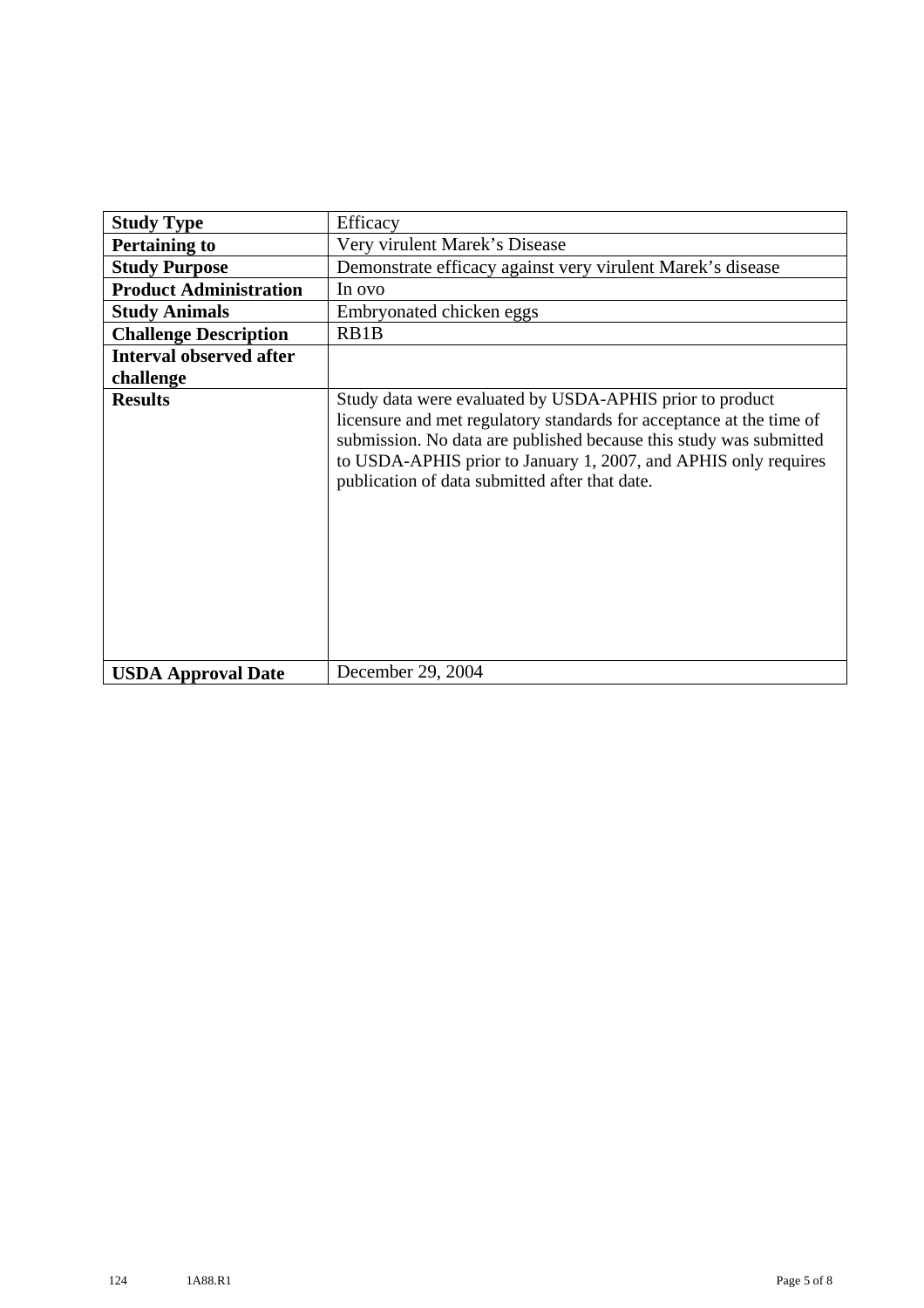| <b>Study Type</b>              | Efficacy                                                                                                                                                                                                                                                                                                                    |
|--------------------------------|-----------------------------------------------------------------------------------------------------------------------------------------------------------------------------------------------------------------------------------------------------------------------------------------------------------------------------|
| <b>Pertaining to</b>           | Very virulent Marek's Disease                                                                                                                                                                                                                                                                                               |
| <b>Study Purpose</b>           | Demonstrate efficacy against very virulent Marek's disease                                                                                                                                                                                                                                                                  |
| <b>Product Administration</b>  | Subcutaneously                                                                                                                                                                                                                                                                                                              |
| <b>Study Animals</b>           | Chickens at one day of age                                                                                                                                                                                                                                                                                                  |
| <b>Challenge Description</b>   | RB1B                                                                                                                                                                                                                                                                                                                        |
| <b>Interval observed after</b> |                                                                                                                                                                                                                                                                                                                             |
| challenge                      |                                                                                                                                                                                                                                                                                                                             |
| <b>Results</b>                 | Study data were evaluated by USDA-APHIS prior to product<br>licensure and met regulatory standards for acceptance at the time of<br>submission. No data are published because this study was submitted<br>to USDA-APHIS prior to January 1, 2007, and APHIS only requires<br>publication of data submitted after that date. |
| <b>USDA Approval Date</b>      | December 29, 2004                                                                                                                                                                                                                                                                                                           |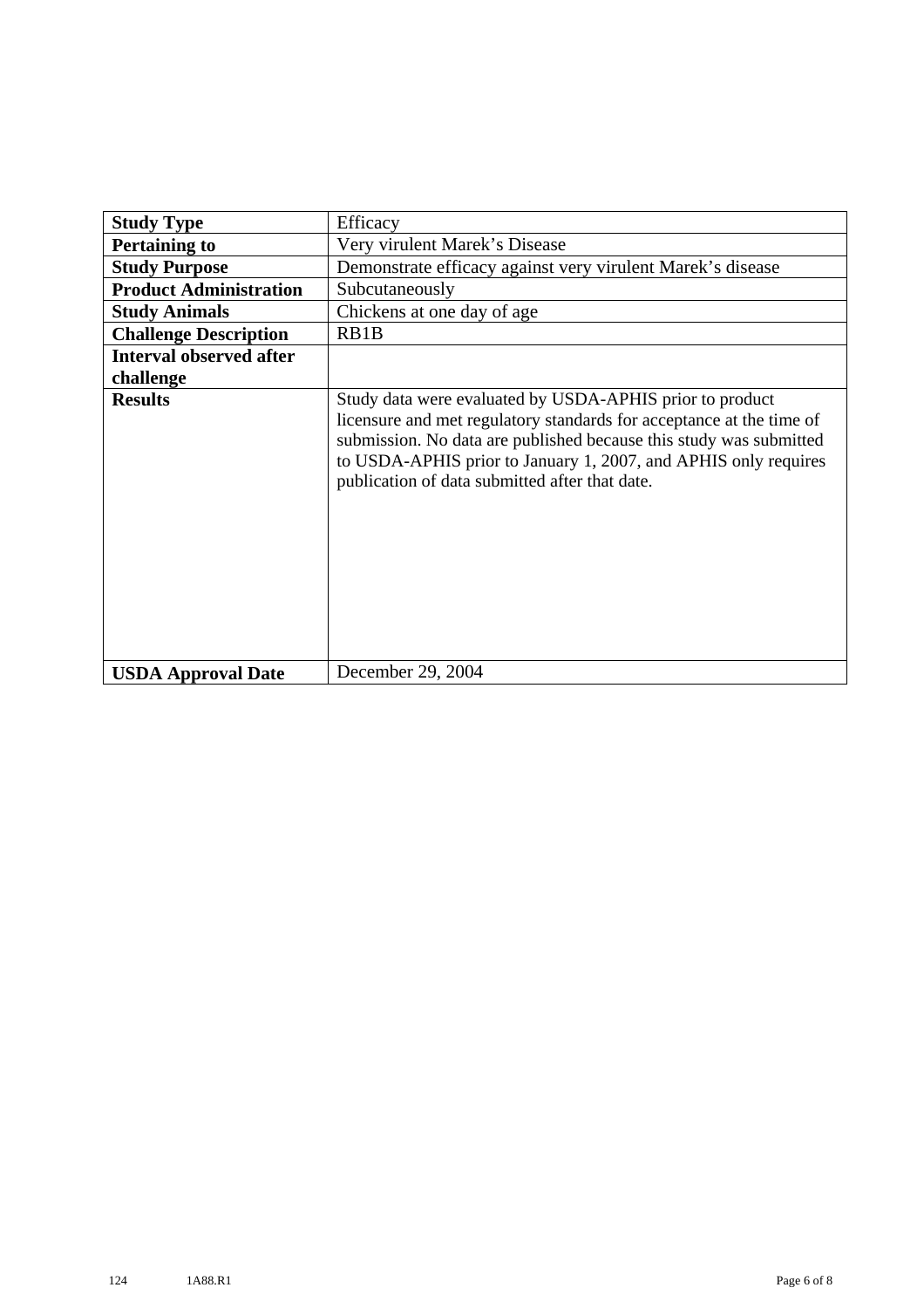| <b>Study Type</b>              | Efficacy                                                                                                                                                                                                                                                                                                                    |
|--------------------------------|-----------------------------------------------------------------------------------------------------------------------------------------------------------------------------------------------------------------------------------------------------------------------------------------------------------------------------|
| <b>Pertaining to</b>           | Infectious bursal disease, standard                                                                                                                                                                                                                                                                                         |
| <b>Study Purpose</b>           | Demonstrate efficacy against bursal disease, standard                                                                                                                                                                                                                                                                       |
|                                |                                                                                                                                                                                                                                                                                                                             |
| <b>Product Administration</b>  | Subcutaneously                                                                                                                                                                                                                                                                                                              |
| <b>Study Animals</b>           | Chickens                                                                                                                                                                                                                                                                                                                    |
| <b>Challenge Description</b>   |                                                                                                                                                                                                                                                                                                                             |
| <b>Interval observed after</b> |                                                                                                                                                                                                                                                                                                                             |
| challenge                      |                                                                                                                                                                                                                                                                                                                             |
| <b>Results</b>                 | Study data were evaluated by USDA-APHIS prior to product<br>licensure and met regulatory standards for acceptance at the time of<br>submission. No data are published because this study was submitted<br>to USDA-APHIS prior to January 1, 2007, and APHIS only requires<br>publication of data submitted after that date. |
| <b>USDA Approval Date</b>      | November 3, 2004                                                                                                                                                                                                                                                                                                            |